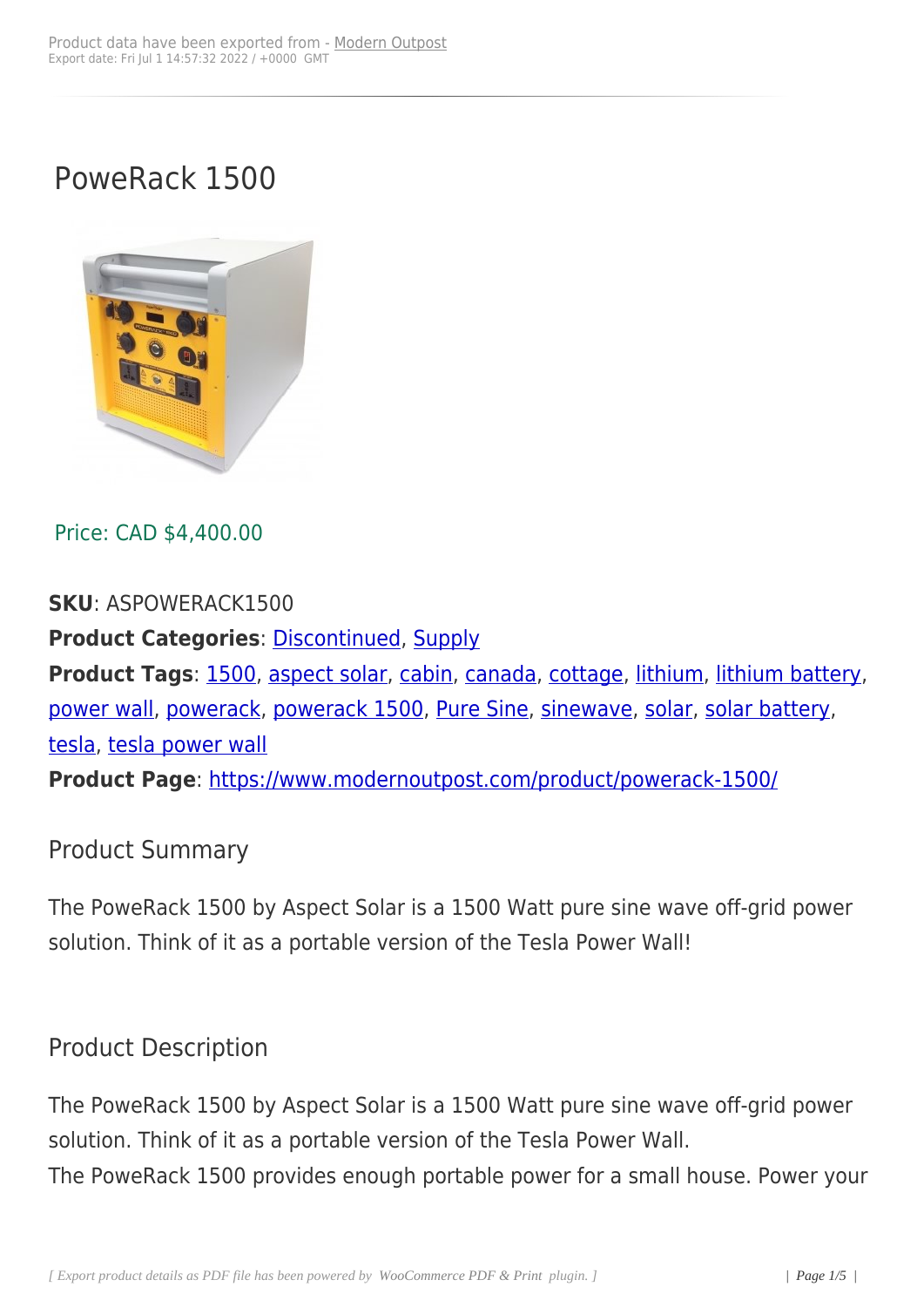lights, communication devic[es, appliance](https://www.modernoutpost.com/?post_type=product&p=5723)s, and so much more. The AspectSolar PoweRack 1500 is the next generation of portable on-and-off grid technology-powerful enough to run 1500 watts of equipment. Advanced long-life LiFePO4 Green Battery technology with a compact and lightweight industrial design, allows you to take 1500 watt hours of the sun's energy with you anywhere

you go.

Combi[ne the PoweRa](https://www.modernoutpost.com/wp-content/uploads/2016/05/as_5year-guarantee.png)ck with up to 300W of solar!

Need even more storage?

The PoweRack can be expanded using the PoweRack 1500 Expansion modules. PoweRack 1500 Features...

- High-Powered (1,500 watts), Lightweight (62.7 lbs) Portable Solar Power - Long-Life LiFePO4 Green Battery Technology, 2000 cycles - Daisy-Chainable, Uninterruptible Power Supply Functionality (UPS) - Fast-Charging, One User Interface, Multiple Outputs - Industry Leading 5-Year AspectCare Guarantee PoweRack 1500 Specifications...

CHARGE TIMES

Built-In Charger 8 Hours (15V DC 15A)

External DC Charger\* 15 Hours (15V 8A)

Car Charger\* 25 Hours Via a Charge Accessory (DC-154, 15V 4A)

Solar Panel Charging 60 W\*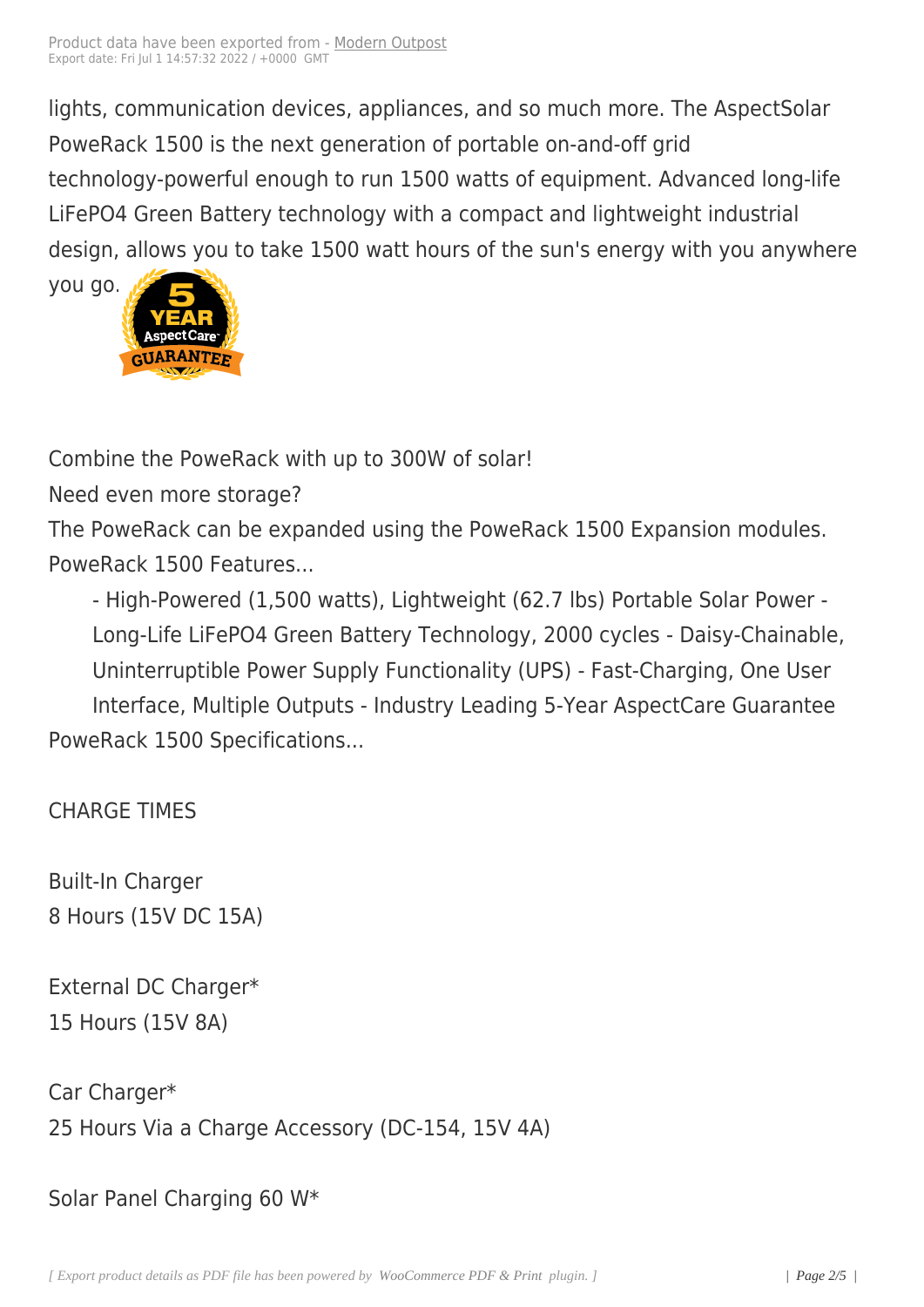29 - 58 Hours (1 x EP-60)

Solar Panel Charging 120 W\* 15 - 30 Hours (2 x EP-60)

Solar Panel Charging 180 W\* 10-20 Hours (3 x EP-60)

Solar Panel Charging 300W (Max)\* ~5-6 Hours Via PowerPole

\*Optional

**BATTERY** 

Cell Type LiFePO4 (Lithium Iron Phosphate)

Battery Capacity 1500Wh (12.8V, 115Ah)

Input (Rear)

Charging Port DC 15V, up to 13A

Anderson PowerPole DC Charge 15V, up to 25A

Multi-Pole Chaining Port 15V, up to 110A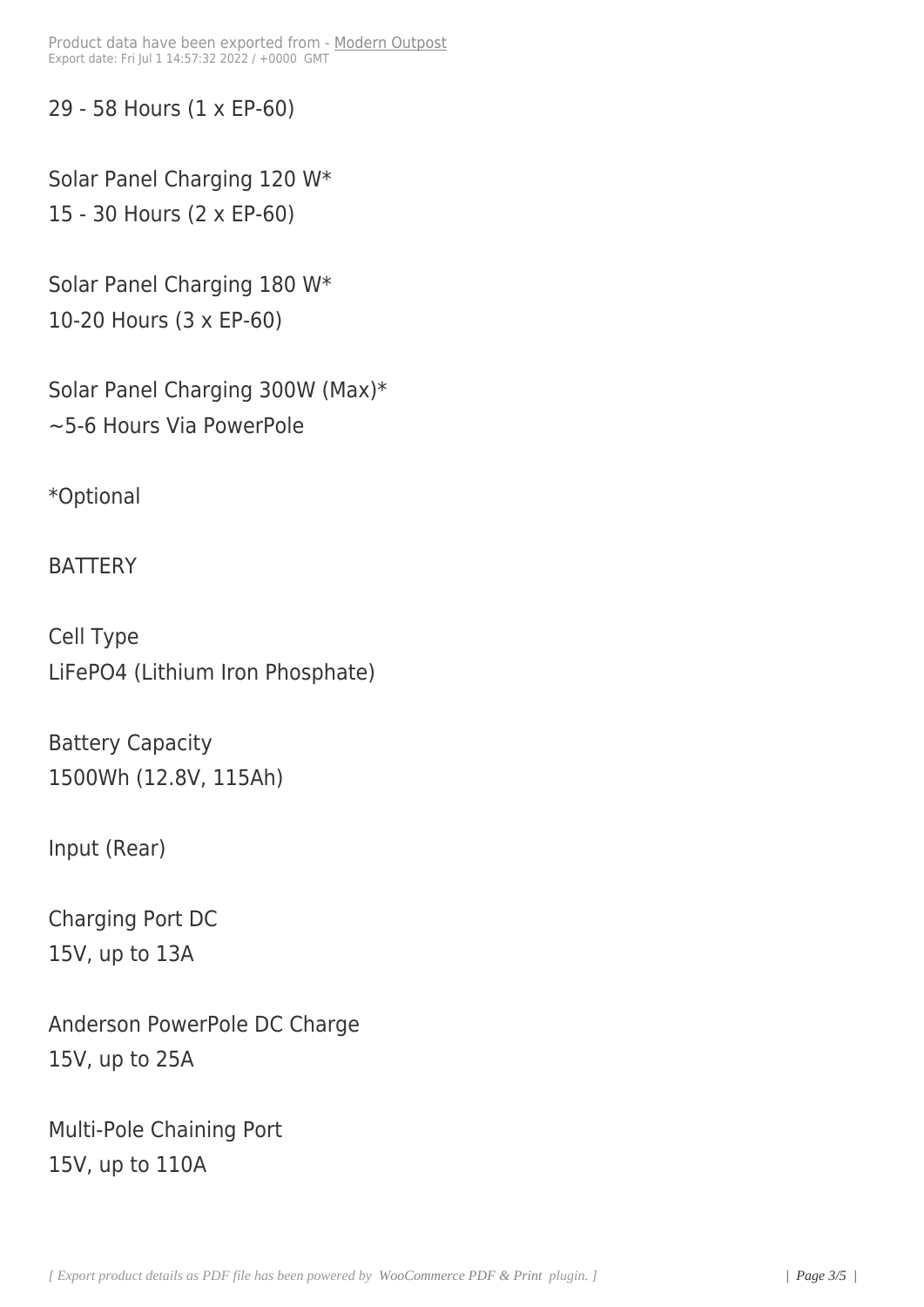AC Charging Port 110- 120VAC, 60Hz

Call for availability of 220-240VAC, 50Hz units

OUTPUT (Front)

USB Ports 2 x 5V, up to 2.1A Each (10.5W max, each, regulated) \*Compatible with all USB devices INCLUDING Apple products.

12V Car Port 2 x 11V-14.8V, up to 15A (222W max, each)

12V PowerPole Port 11V-14.8V, up to 25A (370W max)

Pure Sine Wave AC 2 x 110-120V 10A (1500W continuous, \*\*For operating devices or combined devices of 1500 watts total, 3000W surge max)

GENERAL

Power Output USB, 12V, AC, Anderson PowerPole

Uninterruptible Power Supply

Recharge Via 110-120 AC, 12V, Solar Power